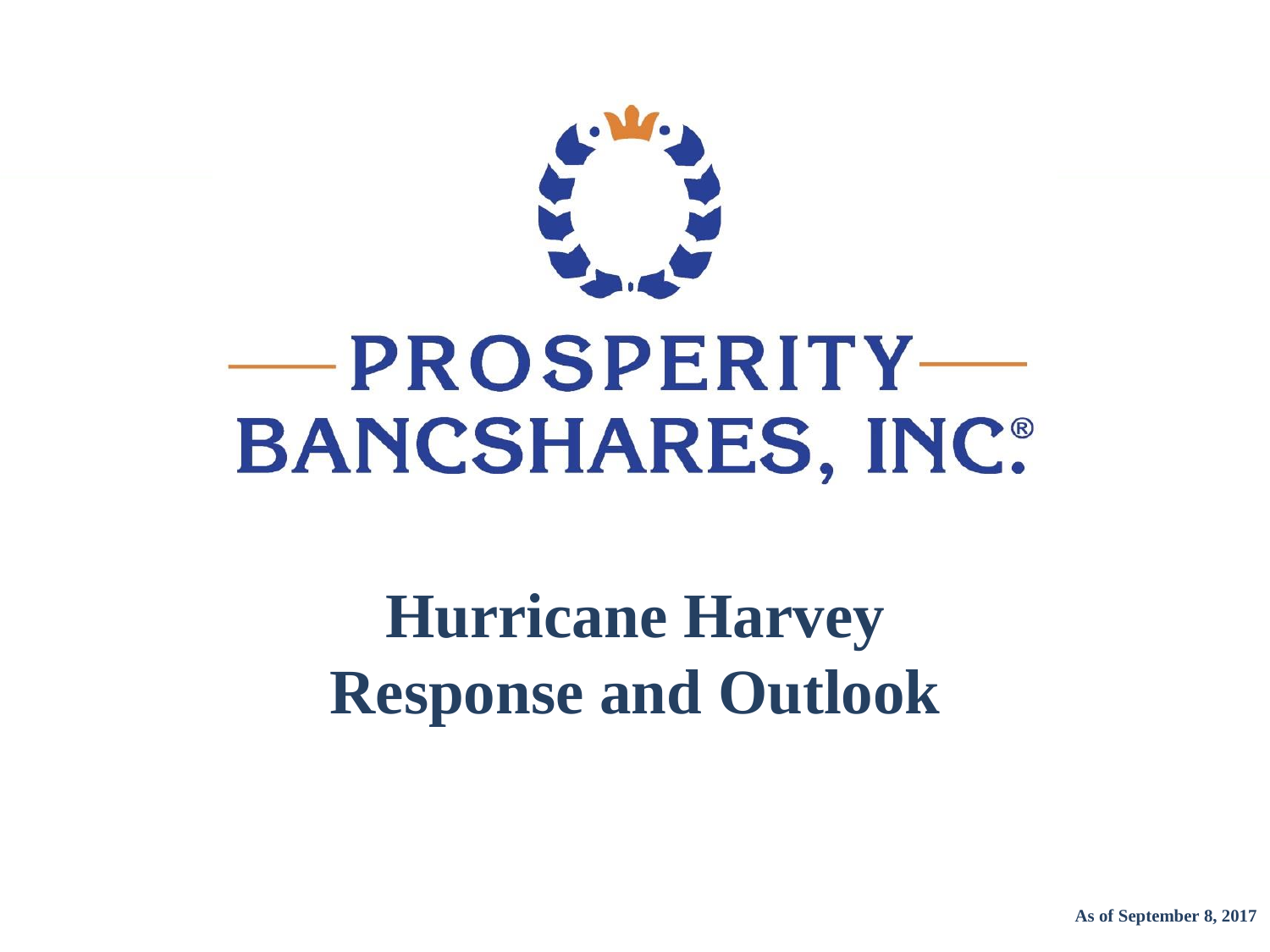## **"Safe Harbor" Statement**

**under the Private Securities Litigation Reform Act of 1995**



**Statements contained in this presentation which are not historical facts and which pertain to future operating results of Prosperity Bancshares, Inc. ® and its subsidiaries constitute "forward-looking statements" within the meaning of the Private Securities Litigation Reform Act of 1995. These forward-looking statements involve significant risks and uncertainties. Actual results may differ materially from the results discussed in these forward-looking statements. Factors that might cause such a difference include, but are not limited to, those discussed in the company's periodic reports and filings with the SEC. Copies of the SEC filings for Prosperity Bancshares, Inc. ® may be downloaded from the Internet at no charge from www.prosperitybankusa.com.**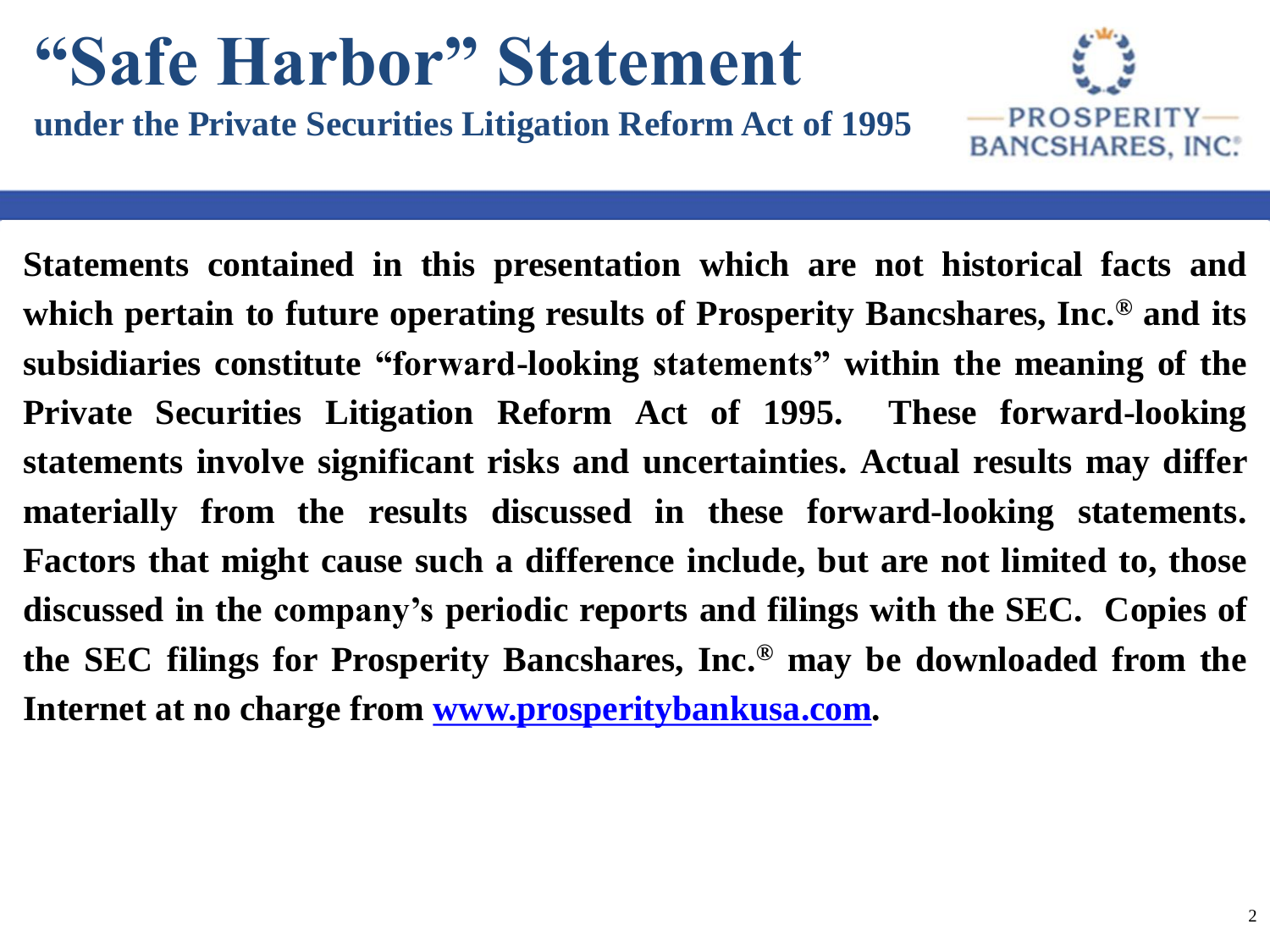### **Response to Hurricane Harvey**

### *Quick Return to Normal Operations*



3

#### **Bank Operations at 100%**

- Rapid re-opening of banking centers in affected areas thanks to dedicated staff and contingency operations
	- ‒ Prosperity Bank operates 94 banking centers in the Houston and South Texas areas
	- ‒ As of September 8, 95% of all impacted banking centers had re-opened and banking services are currently available to all affected areas. We expect all but 2 locations to be opened within one week.
- Thanks to our diverse operational footprint, combined with providing temporary lodging near the office for certain operational staff in Sugar Land, customer support functions remained operational
- **Technology environment remained fully operational and supported throughout the storm**
- Continued telephone access remained available for all customers through use of call centers



#### **Hurricane Harvey Timeline**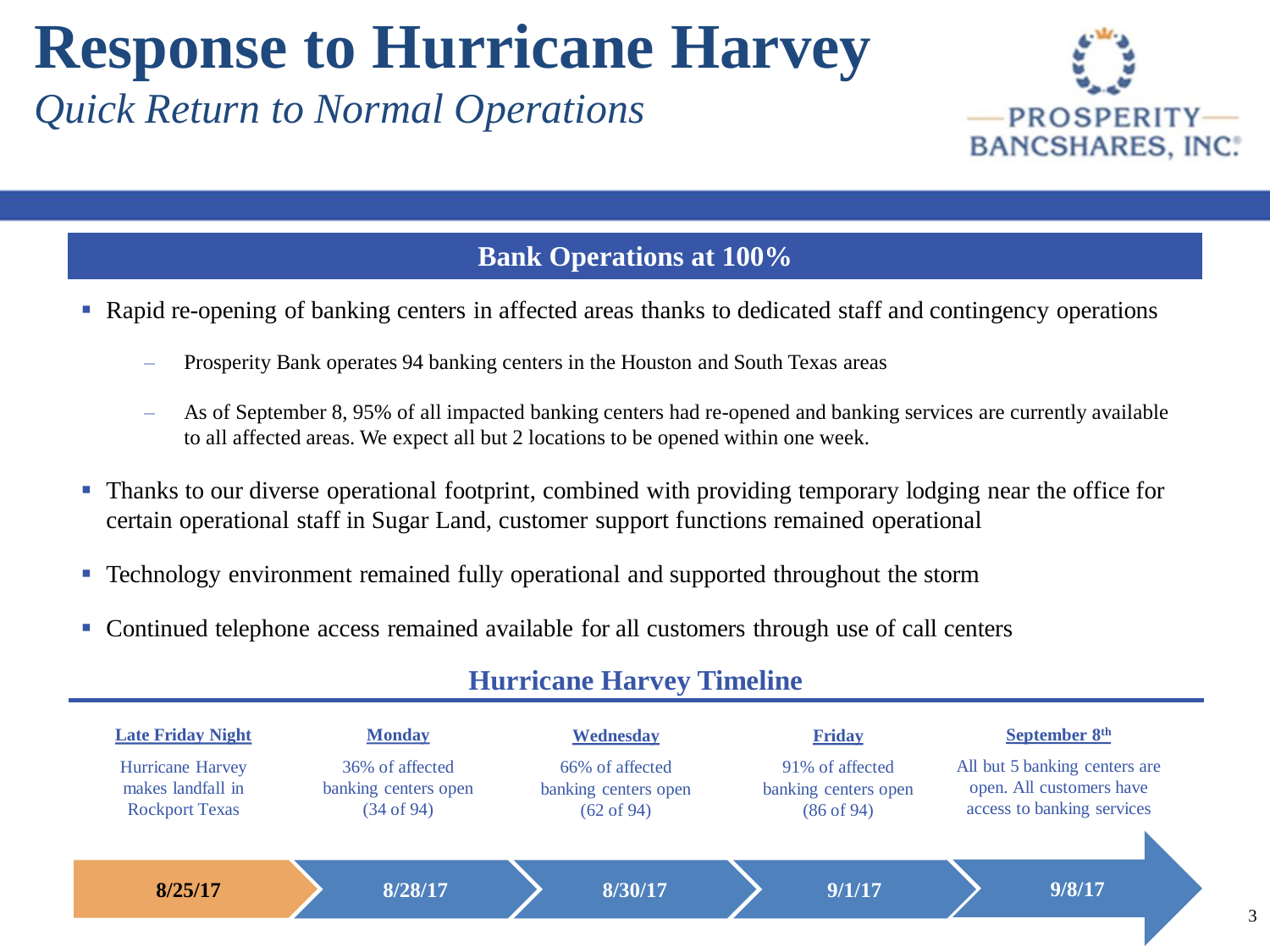## **Response to Hurricane Harvey**

*Customer, Community & Associate Assistance*



Prosperity Bank is committed to helping our customers, our community and our associates in the affected areas. In addition to specific programs defined below, the Bank is committed to the deployment of resources and community services throughout the recovery process.

- Waiving or refunding of foreign ATM transaction fees through September 8
- Waiving overdraft fees related to the storm event
- Providing extensions on loan payments
- Waiving late payment fees and suspending adverse credit reporting on amortizing loans through September 2017
- Waiving late payment fees and suspending adverse credit reporting on consumer mortgage and home equity loans for 90 days
- Providing one-page unsecured loans payable in 12 months
- **Ensuring available cash in all accessible banking centers and ATMs**
- Establishing a relief fund for our associates that were affected, in which every dollar contributed by fellow associates will be matched by the Bank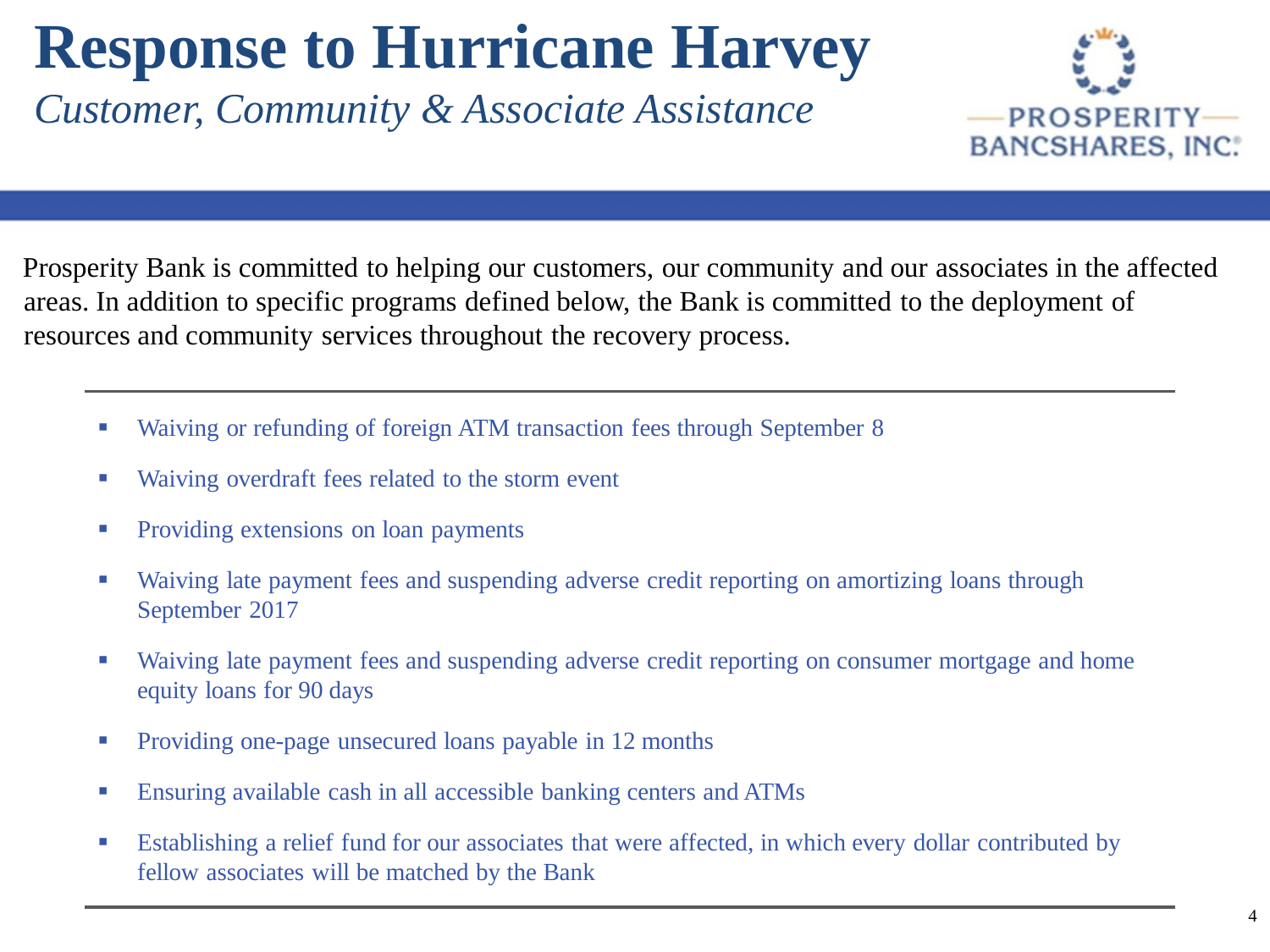## **Outlook After Hurricane Harvey**

### *Credit Impact*



- Based upon preliminary feedback from borrowers, we do not currently anticipate material losses
- Reaching out to all lending relationships of \$1 million or more in the affected areas
	- Represents \$2.6 billion in loans outstanding
	- Conducting an enhanced review of all loans in areas directly impacted
- The Company has approximately \$227 million in CRE loans in the South Texas area (including Corpus Christi and Victoria), 49% (\$111 million) of which is owner occupied
- The Company has approximately \$1.1 billion in CRE loans in the Houston MSA, 44% (\$487 million) of which is owner occupied
- The Company has approximately \$315 million in 1-4 family loans in the South Texas area and \$723 million in the Houston MSA
	- FEMA flood models estimate that there are ~90 thousand residential structures in Harris, Galveston and Fort Bend County that *could* have been damaged by floods, of which ~10 thousand are estimated to have sustained major damage (1)
- $\blacksquare$  Harris County has  $\sim$ 1.5 million total properties